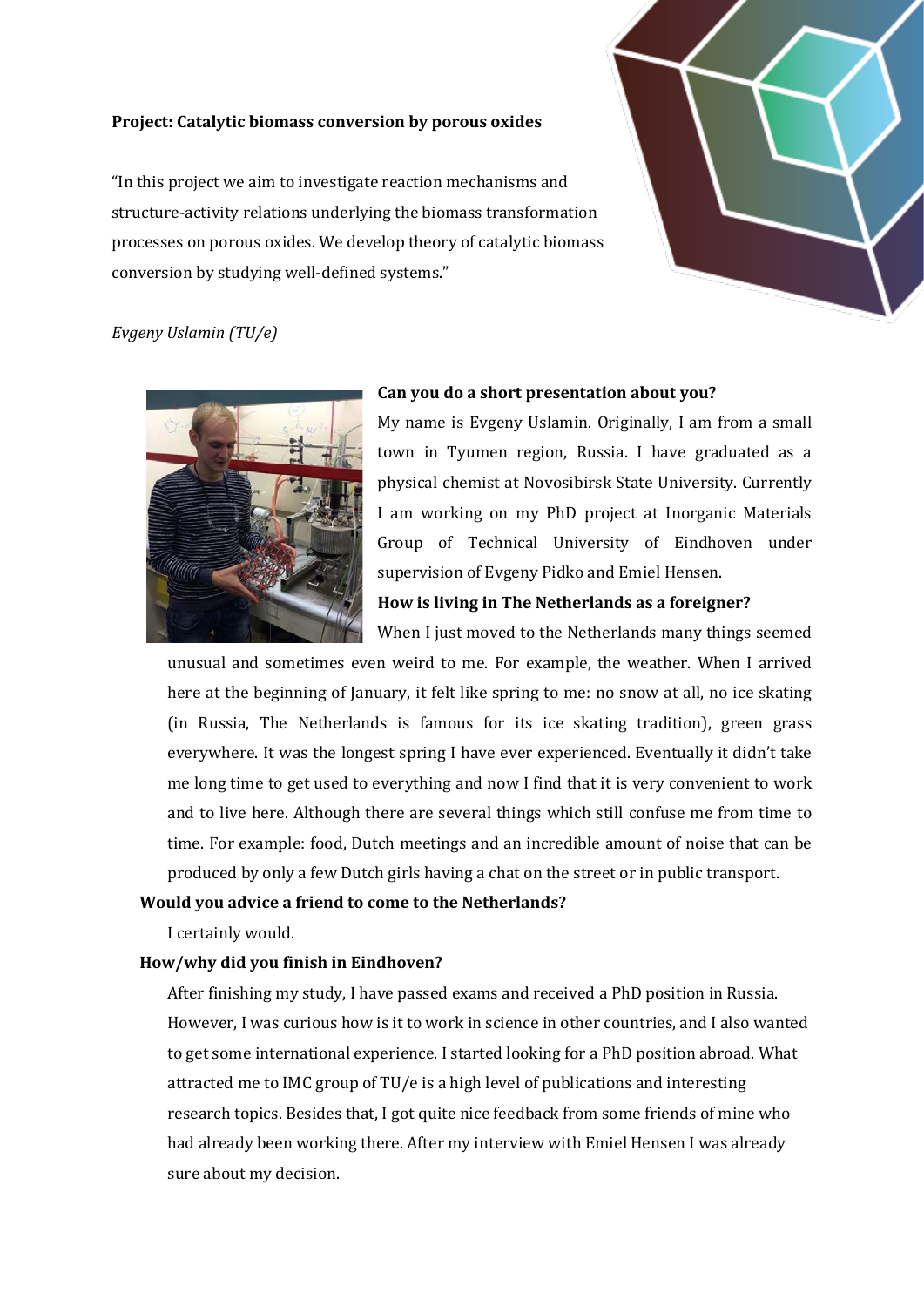#### **How did you become interested in science?**

As a child, I was interested in many different things. My favorite subjects were medicine, biology, physics, history and even paleontology. I would read almost every book or encyclopedia I could find. And then I still remember a day when I found somewhere an old textbook on chemistry. Of course I started to read it and discovered a completely new world full of miracles. To make a long story short, I should just say that in one year I already had quite a good chemical lab at home.

### **Did you know right away that you wanted to be a research scientist?**

At a certain point, I had to make a choice between medicine and chemistry, and I choose chemistry. Was it the right choice? Of course, it was! (Although I spend at average one day each year regretting that.)

### **What is the most exciting thing about your research?**

The most exciting thing about my research is that it is flexible and allows me to use many different approaches and experimental techniques. That makes it challenging, but at the same time it allows me to come up with my own ideas and bring them to life.

### **What is your biggest motivation?**

It is a difficult question. I can think of a few aspects. First, the possibility to contribute to our knowledge about the world. Second, scientific work gives a certain degree of freedom and helps to satisfy your curiosity. Third, being a scientist means to get an opportunity to experience feelings as Newton, Maxwell, Planck, Bohr, Darwin, Mendeleev, Einstein, Landau and many other great people had experienced when they made a step beyond the known and introduced something completely new in our understanding.

Finally, to be a scientist in my view means to be able to see the beauty and infinite complexity of the world around us. Normal people have only five feelings. I am sure science adds to them not only a new sense but an entire new dimension (in case of mathematicians, it can be even more!).

## **How do you see yourself fitting in the MCEC project?**

It happens that working on their own projects people get so passionate and focused that they don't pay attention to what is happening around. The main role of MCEC therefore is to help you to look at your project from different perspectives. Another important thing is to exchange knowledge between different fields. I am glad to be a part of such a nice and diverse scientific community.